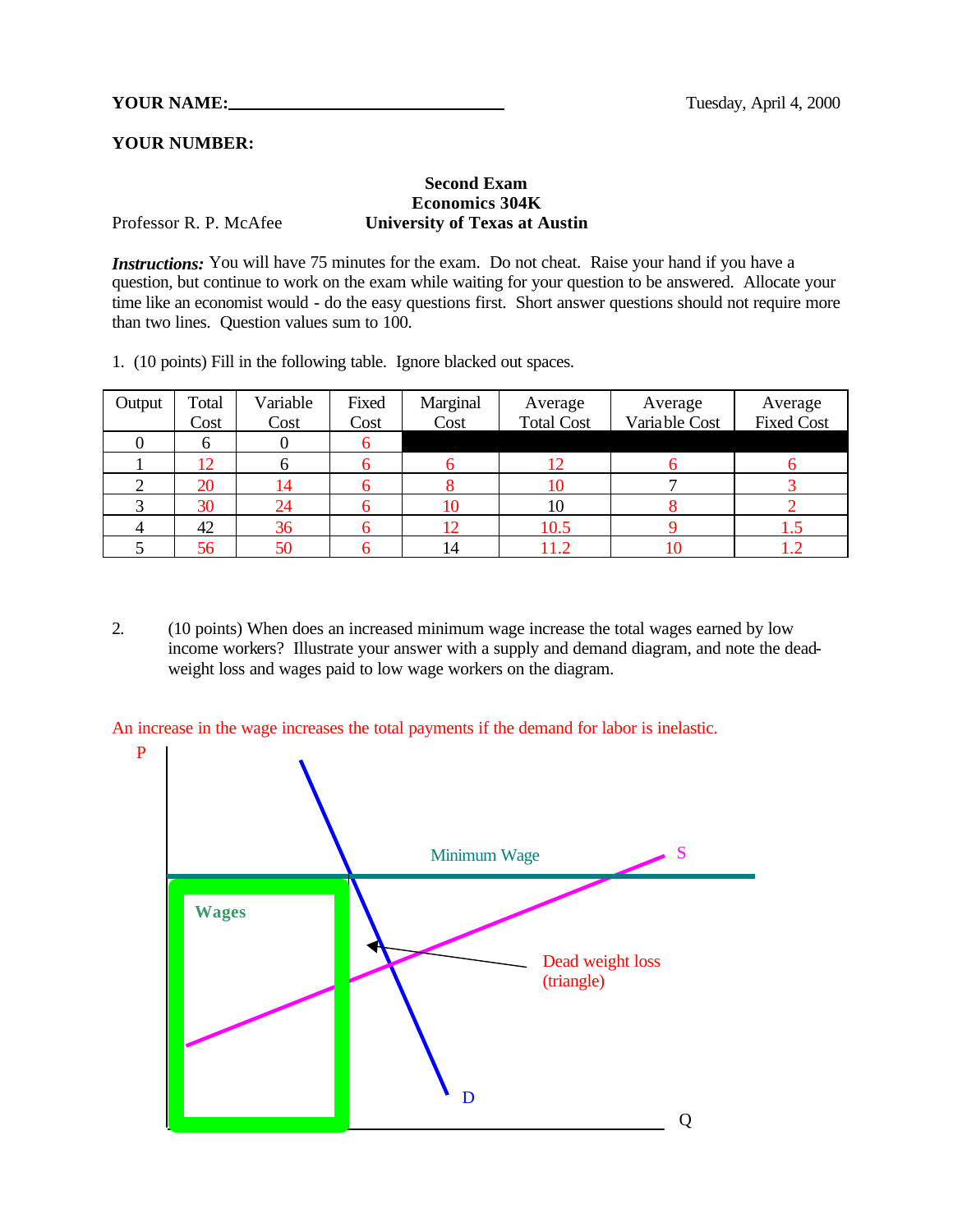3. (10 points) Tom Hayden, state senator from Santa Monica, announces that Santa Monica's new rent control program had lowered rents to the needy but left the number of apartments the same as prevailed before the law. How does this fit with your understanding of rent control laws? Illustrate your answer with a diagram, and note both long and short run effects on the quantity of housing and the dead weight loss. Why are rent control laws politically attractive?

In the short run, the supply of housing is very inelastic, and thus a rent control law will have little effect on the quantity supplied. Over a longer period of time, however, the quantity supplied will tend to decline as apartments are converted to condos or single family homes. Rent control laws are politically attractive because they harm a small number of landlords in the short run, while helping a large number of apartment dwellers, with the ill-effects felt most strongly in the future.



Small short run reduction in Q, larger long run reduction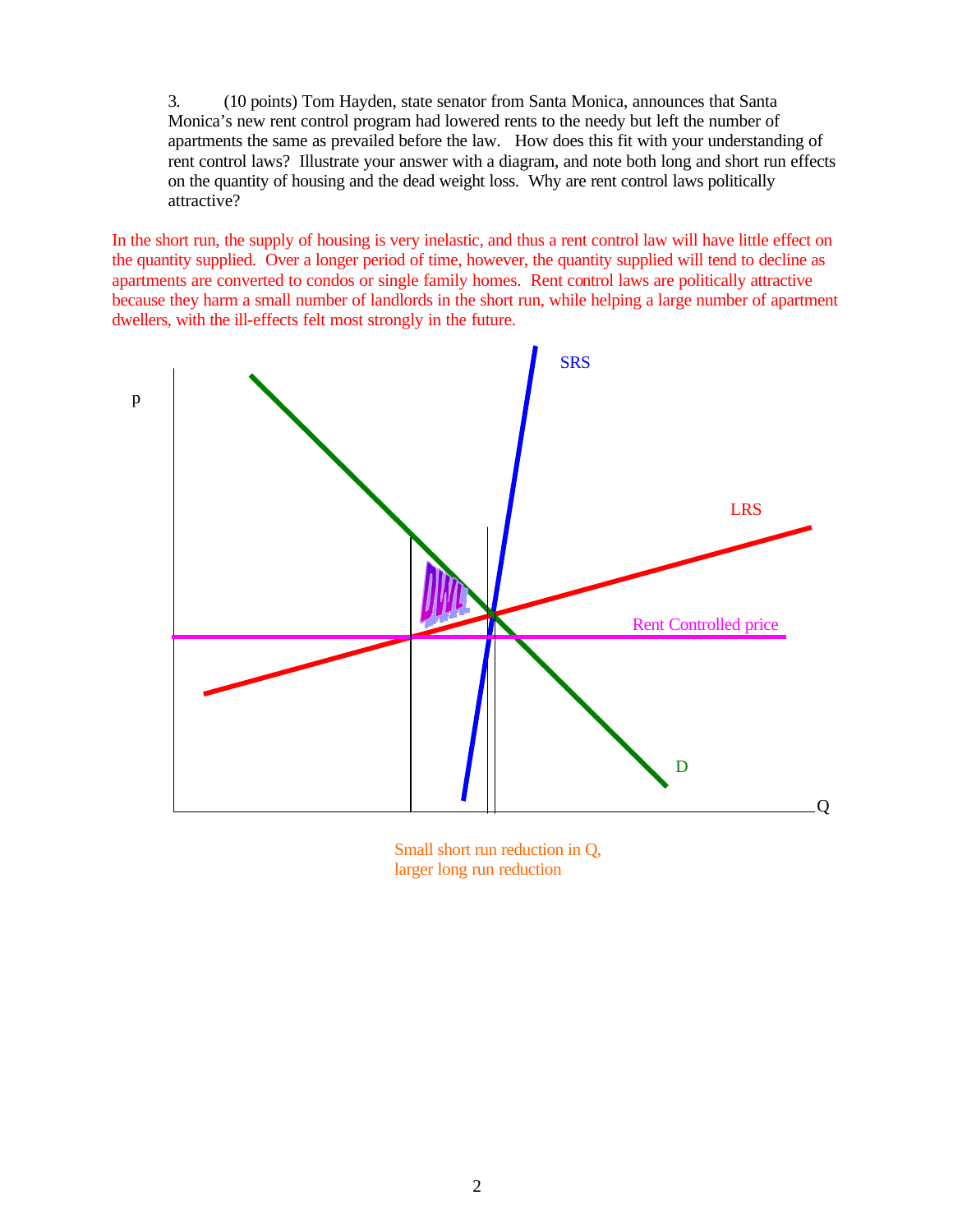4. (10 points) Softhead, Inc. spent \$1,000,000 to develop its only product, *Softy,* a computer program. The program is free to produce. 1000 customers value *Softy* at \$500, 5000 customers value *Softy* at \$200, and 5,000 customers value *Softy* at \$100. What is the monopoly price? What is the dead weight loss (excess burden) associated with monopoly?

The monopoly price is \$200, producing a revenue of 6000 customers X \$200, or \$1,200,000, which exceeds the \$500,000 revenue for a \$500 price, or the \$1,100,000 revenue from selling 11,000 copies at a price of \$100. The dead weight loss is the value of the sales to the \$100 customers, which are worth \$500,000.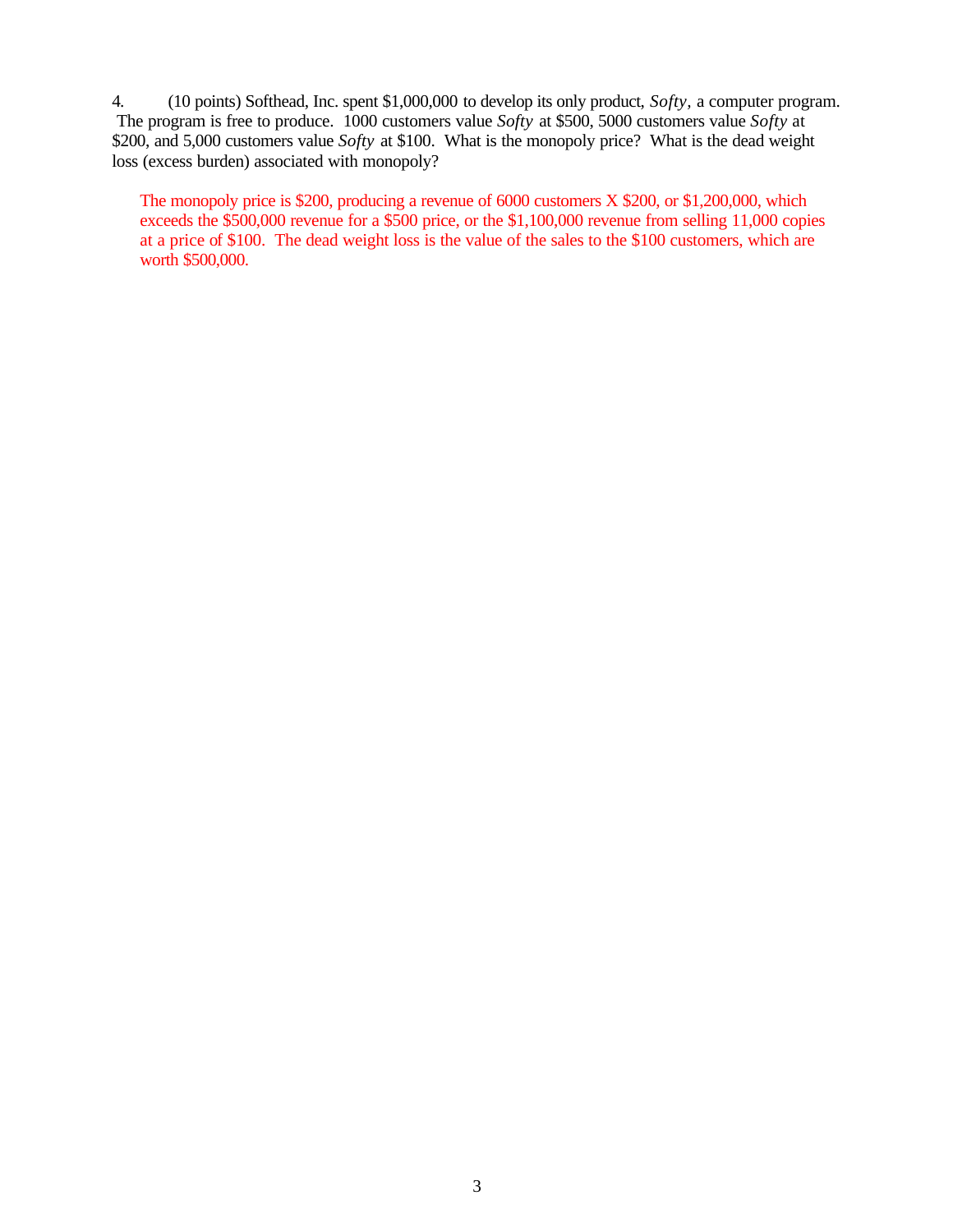- 5. (10 points) Austin Power produced 200 tons of CO each day in 1999, and Nasty Power, Inc. produced 100 tons per day. Austin Power can reduce its pollution at a cost of \$1000 per ton, while Nasty can reduce its pollution at a cost of \$500 per ton.
	- (i) If both are required to reduce pollution by 50% of the 1999 level, what is the total cost of the reduction?

Austin's reduction costs \$1000 per ton, times 100 tons, for a total of \$100,000 per day. Nasty costs \$500 per ton over 50 tons, for a total cost of \$25,000 per day. The total cost of the reduction is \$125,000.

> (ii) Now suppose that the permits are tradable and each company is given permits for 50% of its 1999 pollution. What is the total cost of the pollution and how much does each company produce?

Because Nasty can reduce its pollution at a lower cost than Austin, Nasty will sell its permits to Austin. Nasty has permits for 50 tons, and sells all of them to Austin. Thus, Nasty reduces to zero, at a cost of \$500 per day, times 100 tons, or \$50,000. Austin must reduce an additional 50 tons (because it buys 50 tons worth of permits from Nasty – all that Nasty produces) at a cost of \$50,000. Thus, the social cost is \$100,000.

6. (5 points) How does a Saturday night stay-over requirement help airlines to price discriminate? No diagrams are necessary.

Tourist travelers are generally willing to stay over a Saturday night, while business travelers generally are not. Thus, the Saturday night stayover requirement helps the airline charge different prices to tourists and to business travelers, who have distinct demands.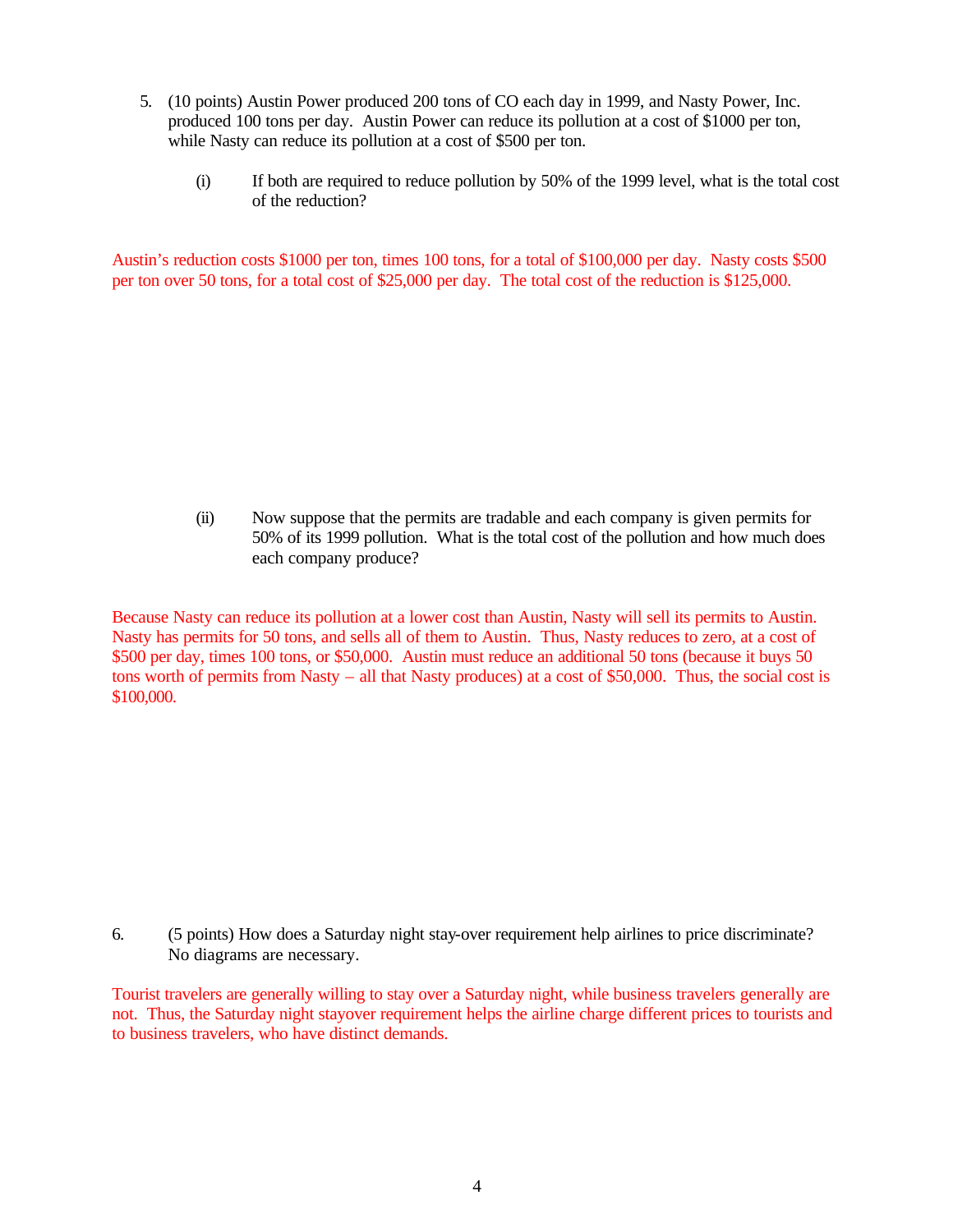7. (10 points) Draw the private marginal cost, private marginal value, and social marginal value for a good with a positive externality. Use smooth curves. Identify demand and supply, and the quantity that arises with no intervention, and the socially optimal quantity. Shade the region which represents the dead weight loss when no subsidy is used. Identify the size of the per unit subsidy needed to induce the socially efficient quantity.

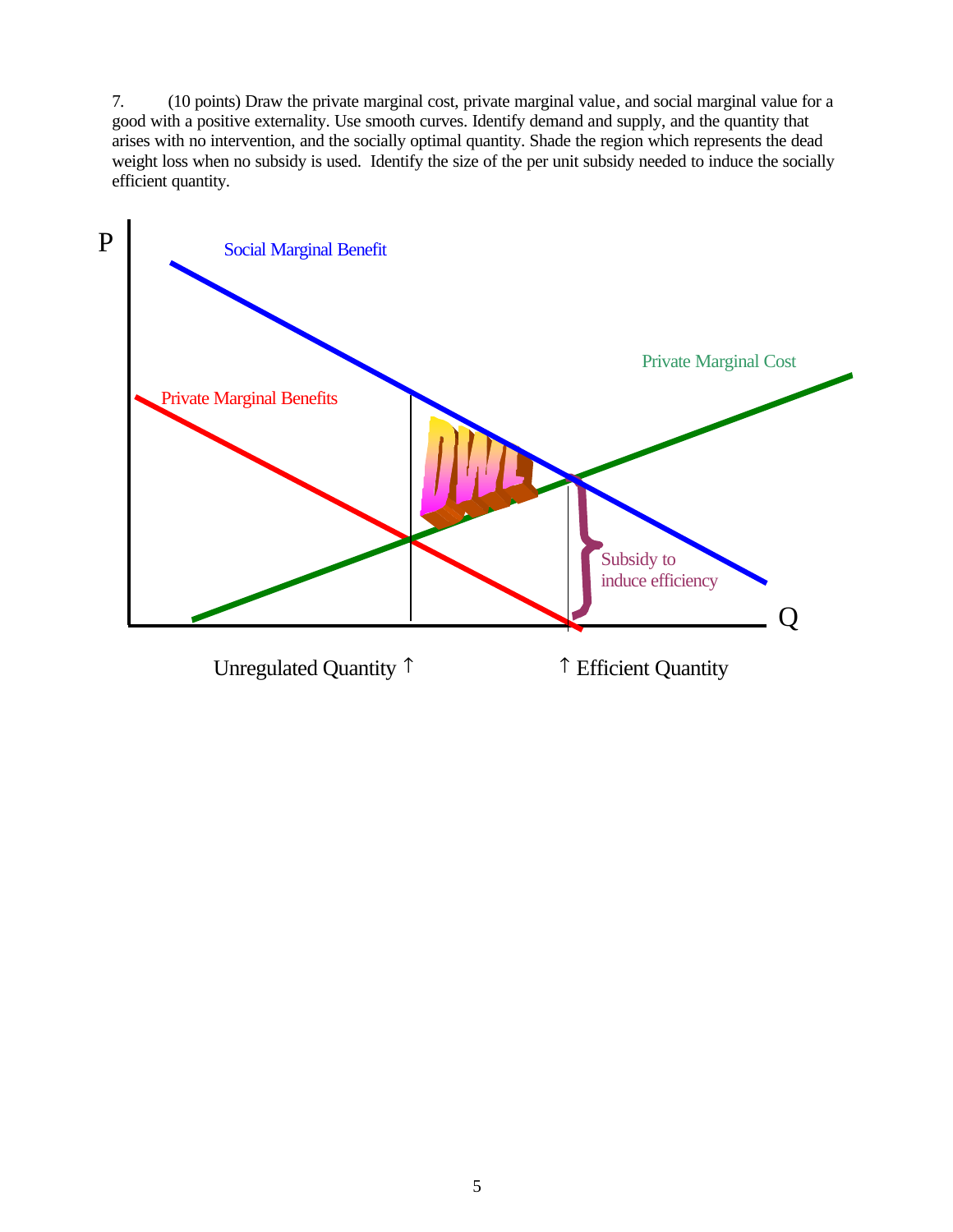8. (5 points) Without external enforcement, cartels in experiment 7.2 broke down. What economic force caused the breakdown of the cartels?

Each seller had an incentive to sell more units than the cartel agreement, because price exceed marginal cost at the cartel agreement. The economic force is the free-rider problem.

9. (5 points) Describe how price discrimination helped sellers in experiment 7.3, but not in 7.4 (where buyers could sell to each other).

In experiment 7.3, sellers could lower the price to students, who had a lower value for the good than nonstudents. This didn't work in 7.4, because of arbitrage: students could resell to non-students.

10. (5 points) What is an advantage of price regulation over rate-of-return regulation?

Price regulation gives strong incentives to minimize cost.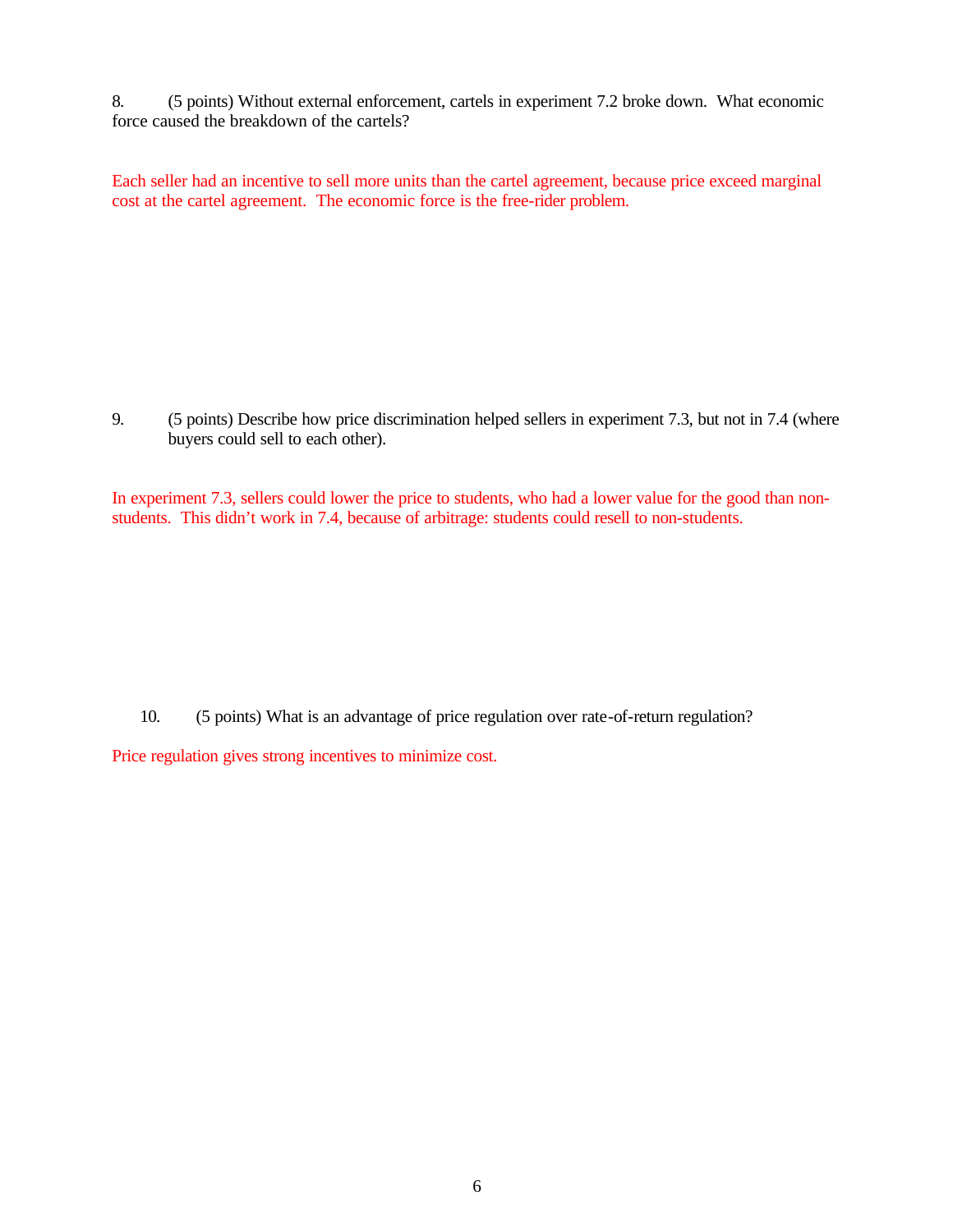11. (10 points) In experiment 6.4, permits to pollute were distributed to some participants, and then resale of permits was permitted. What are the benefits of permit resale?

The permits are used for the most valuable transactions and not wasted on low-value transactions.